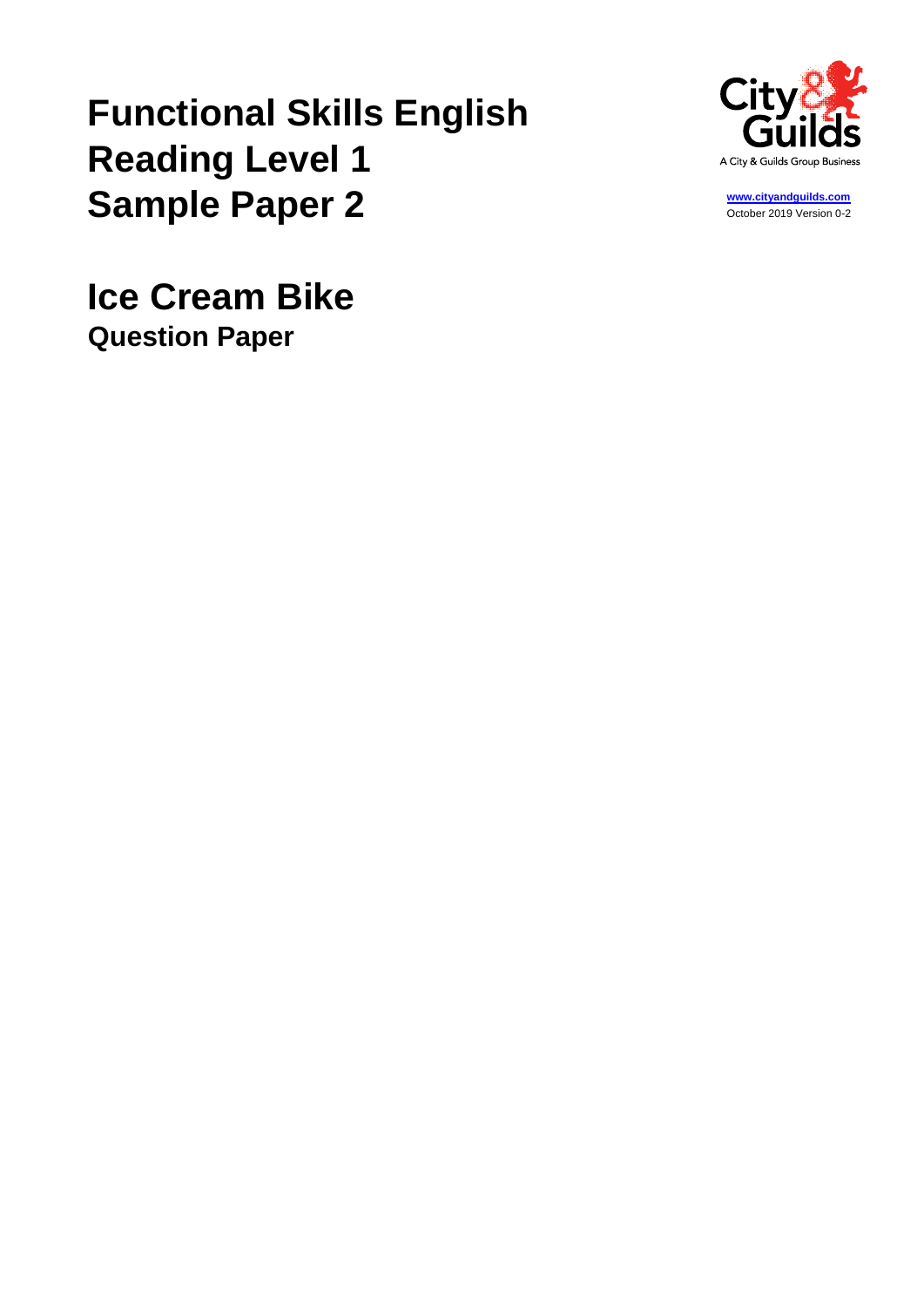# **4748 Sample Assessment Reading**



**Ice Cream Bike** Ice Cream Bike

### **Candidate Name (First, Middle, Last)**

candidate enrolment number dobby the conditions of the conditions of the conditions of the conditions of the c

Candidate signature and declaration\*

 $\overline{\phantom{a}}$ 

- The duration of this paper is **1 hour.**<br>• Answer all the questions
	- Answer **all** the questions.
	- The maximum marks for each question are shown.
	- The maximum number of marks is **30.**

### **General instructions**

- Read each question carefully.
	- You do not need to write in complete sentences.
	- You will not be assessed on spelling, punctuation and grammar.
	- Dictionaries **are** allowed.

**\*I declare that I have no prior knowledge of the questions in this assessment and that I will not divulge to any person information about the questions.**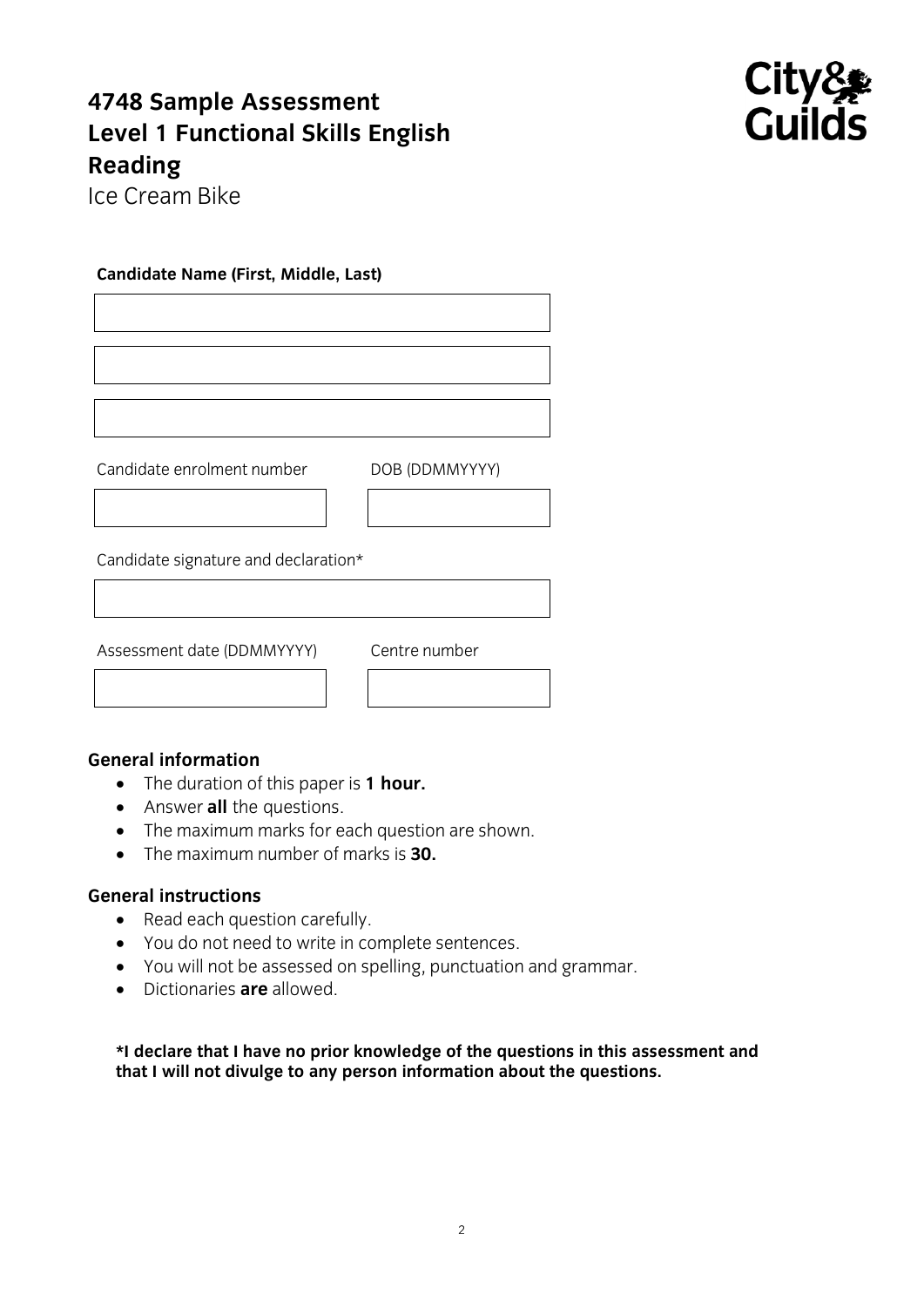### **Read the documents in the source booklet and answer the questions.**

questions 1-9 are about **Document 1-9 are about 1**. Make  $\alpha$  **Document** 1. Make  $\alpha$  **1. Make 1. Make 1. Make 1. Make 1. Make 1. Make 1. Make 1. Make 1. Make 1. Make 1. Make 1. Make 1. Make 1. Make 1. Make 1. Make 1. Make** when answering these questions.

<sup>1</sup> What are **two** things you have to do before you can start selling ice cream? **2 marks**

2 Which one of the following words could best replace 'innovative'?

## TICK **ONE**

|              | a) Cheap.     |  |
|--------------|---------------|--|
|              | b) Safe.      |  |
|              | c) Colourful. |  |
| $\mathsf{d}$ | New.          |  |

3 What **two** pieces of information in the first two paragraphs suggest that now is a  $\sigma$  the time  $\sigma$ What **two** pieces of information in the first two paragraphs suggest that now is a 2 marks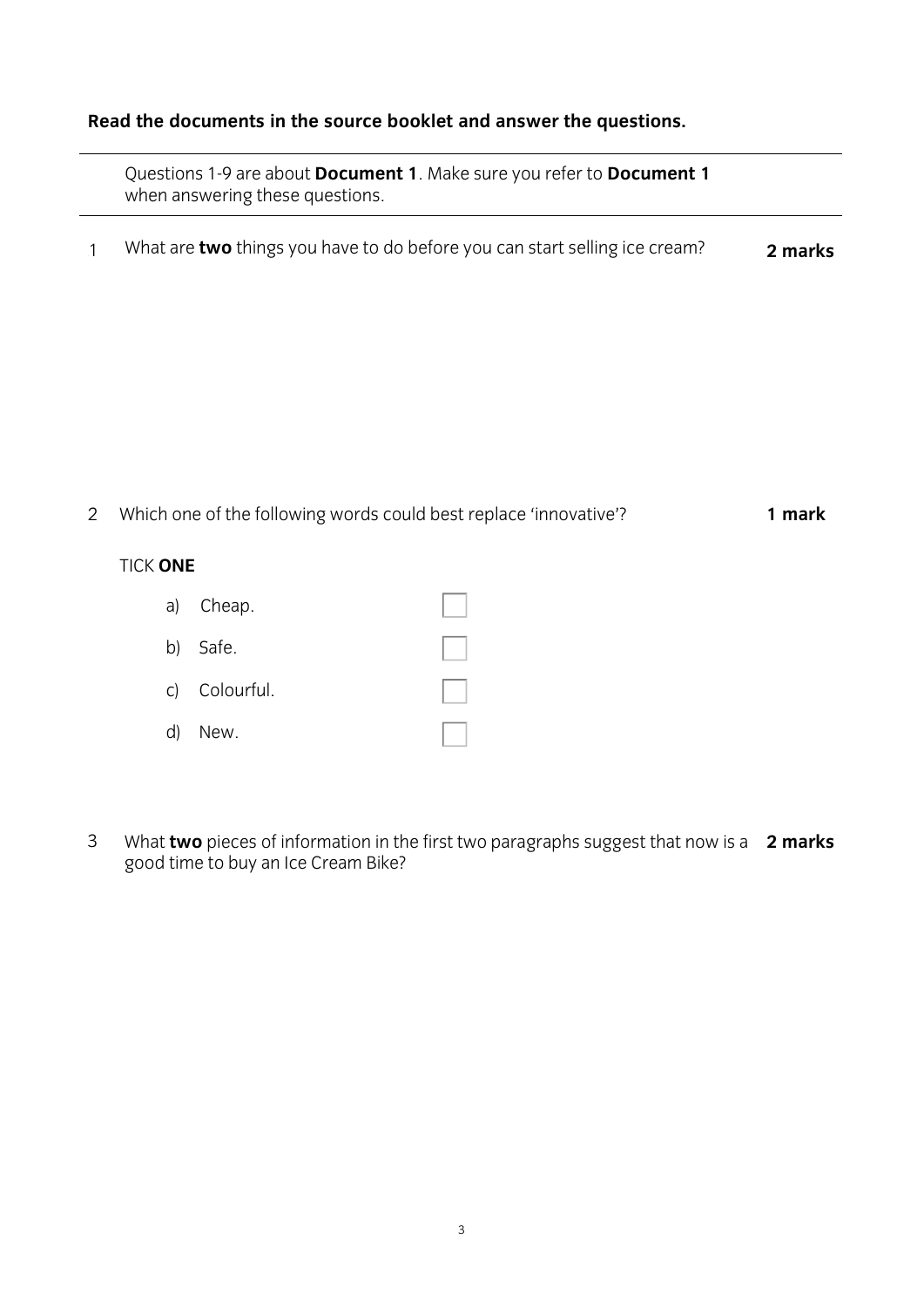$\overline{4}$ 4 What is one useful feature of the freezer lids? **1 mark** 

5 Give **three** words or phrases in Document 1 that suggest the ice cream bike looks attractive. **3 marks**

6 Exclamation marks are used in Document 1 to give a sense of: 1 mark TICK **ONE** a) anger b) humour c) enthusiasm d) surprise.

7 Identify **one fact** and **one opinion** in the *Features* section of Document 1. **2 marks**2 marks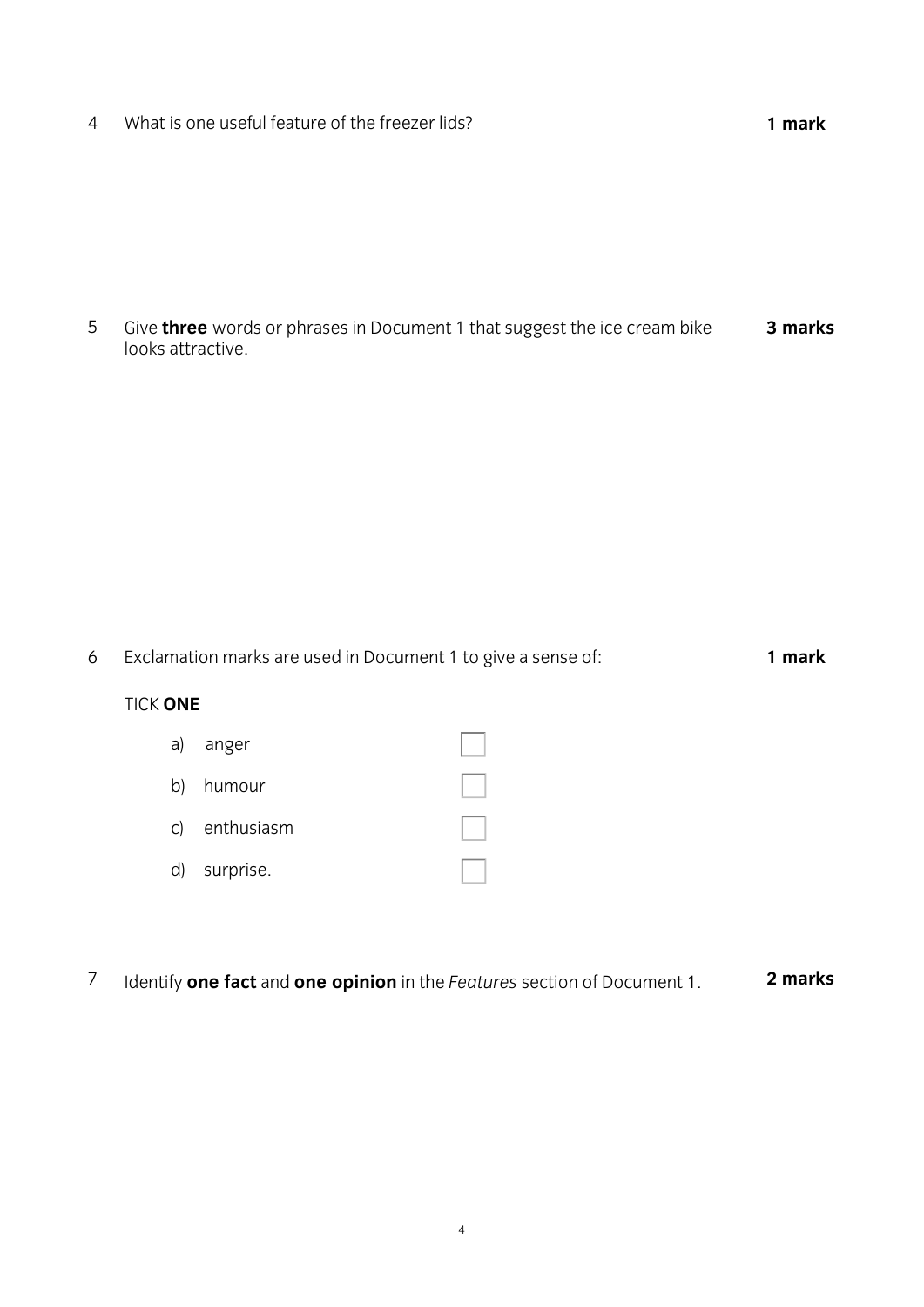What is one colour scheme available for the bike? **1 mark**

How could you ask the Ice Cream Bike Company a question? **1 mark**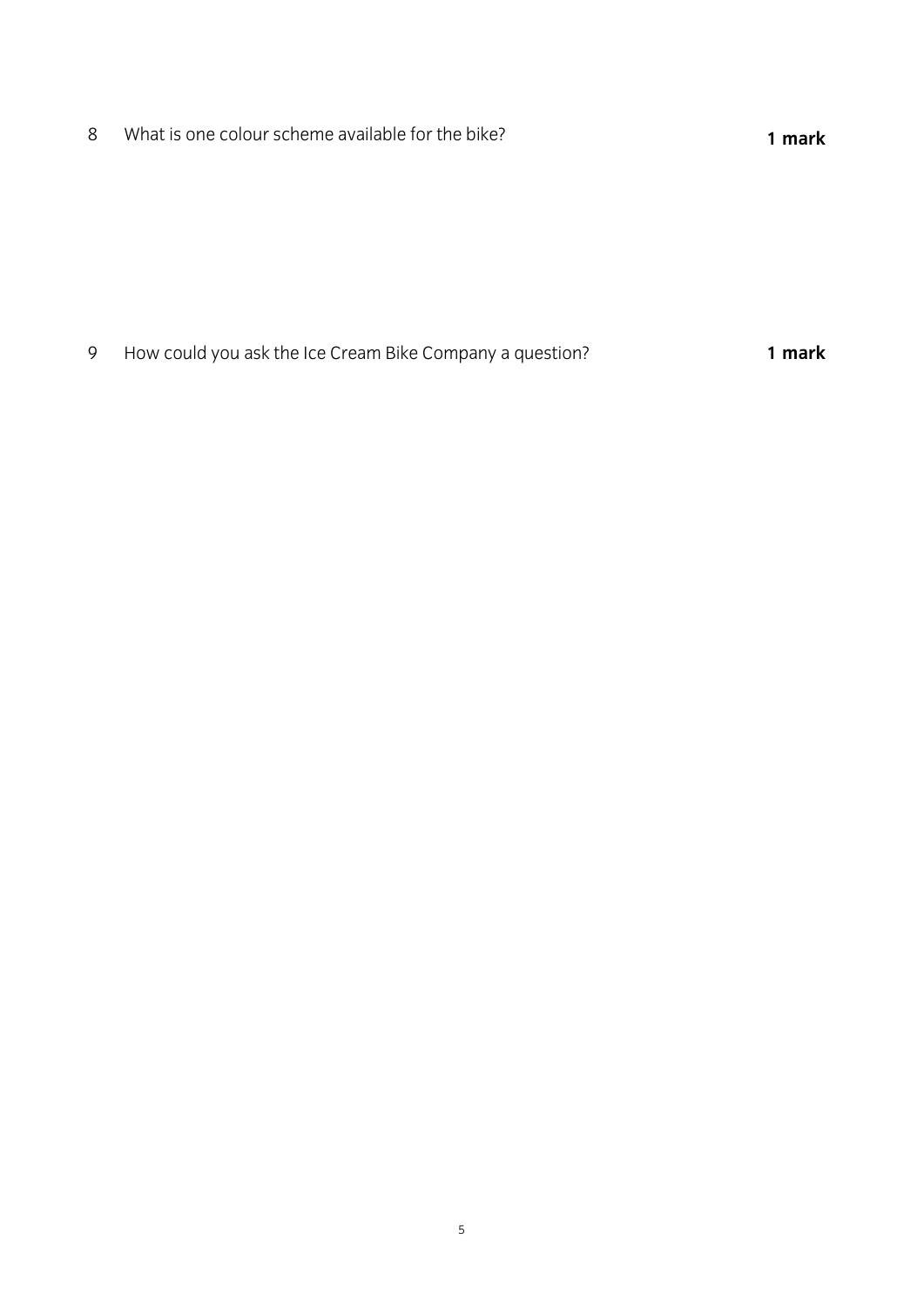### Questions 10-18 are about **Document 2**. Make sure you refer to **Document 2** when answering these questions.

| 10 | Which one of the following words best describes the style of writing in<br>Document 2? |                    |  |  |  |
|----|----------------------------------------------------------------------------------------|--------------------|--|--|--|
|    | <b>TICK ONE</b>                                                                        |                    |  |  |  |
|    | a)                                                                                     | Conversational.    |  |  |  |
|    | b)                                                                                     | Persuasive.        |  |  |  |
|    | C)                                                                                     | Emotional.         |  |  |  |
|    | $\mathsf{d}$                                                                           | Formal.            |  |  |  |
|    |                                                                                        |                    |  |  |  |
|    |                                                                                        |                    |  |  |  |
| 11 | Document 2 mentions 'pitches'. What is a 'pitch'?<br>1 mark                            |                    |  |  |  |
|    | <b>TICK ONE</b>                                                                        |                    |  |  |  |
|    | a)                                                                                     | A type of tent.    |  |  |  |
|    | b)                                                                                     | A trading space.   |  |  |  |
|    | $\mathsf{C}$                                                                           | A council service. |  |  |  |

12 Look at the *Parks and Gardens* section. What does the word 'cease' mean? **1 mark**

d) A vending machine.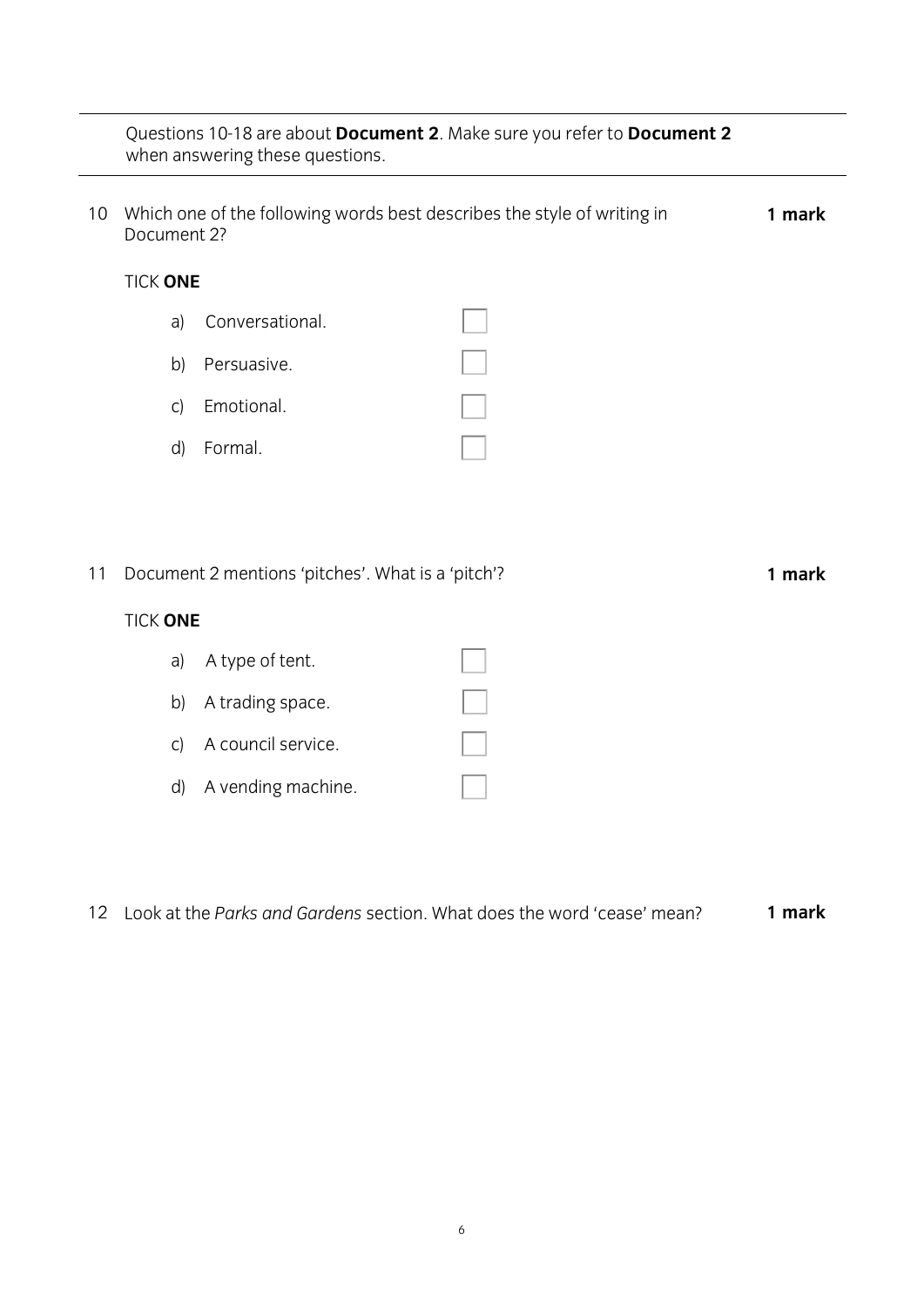13 What does the logo at the top of Document 2 tell the reader about Hurstbourne? **1 mark**

## **TICK ONE** TICK **ONE** a) It is a town with a long history. b) It is proud of being a seaside town. c) It has a large population. d) It encourages market traders.

14 What phone number should you call if you want more information on festivals? **1 mark**

1 mark 15 Which one of the following gardens mentioned in Document 2 is the name of a specific place?

#### **TICK ONE** TICK **ONE**

- $\overline{\phantom{a}}$  $\mathbf{E}$ c) Water.  $\ddot{\phantom{1}}$
- 16 Which site is only available for trading one day a week? **1 mark**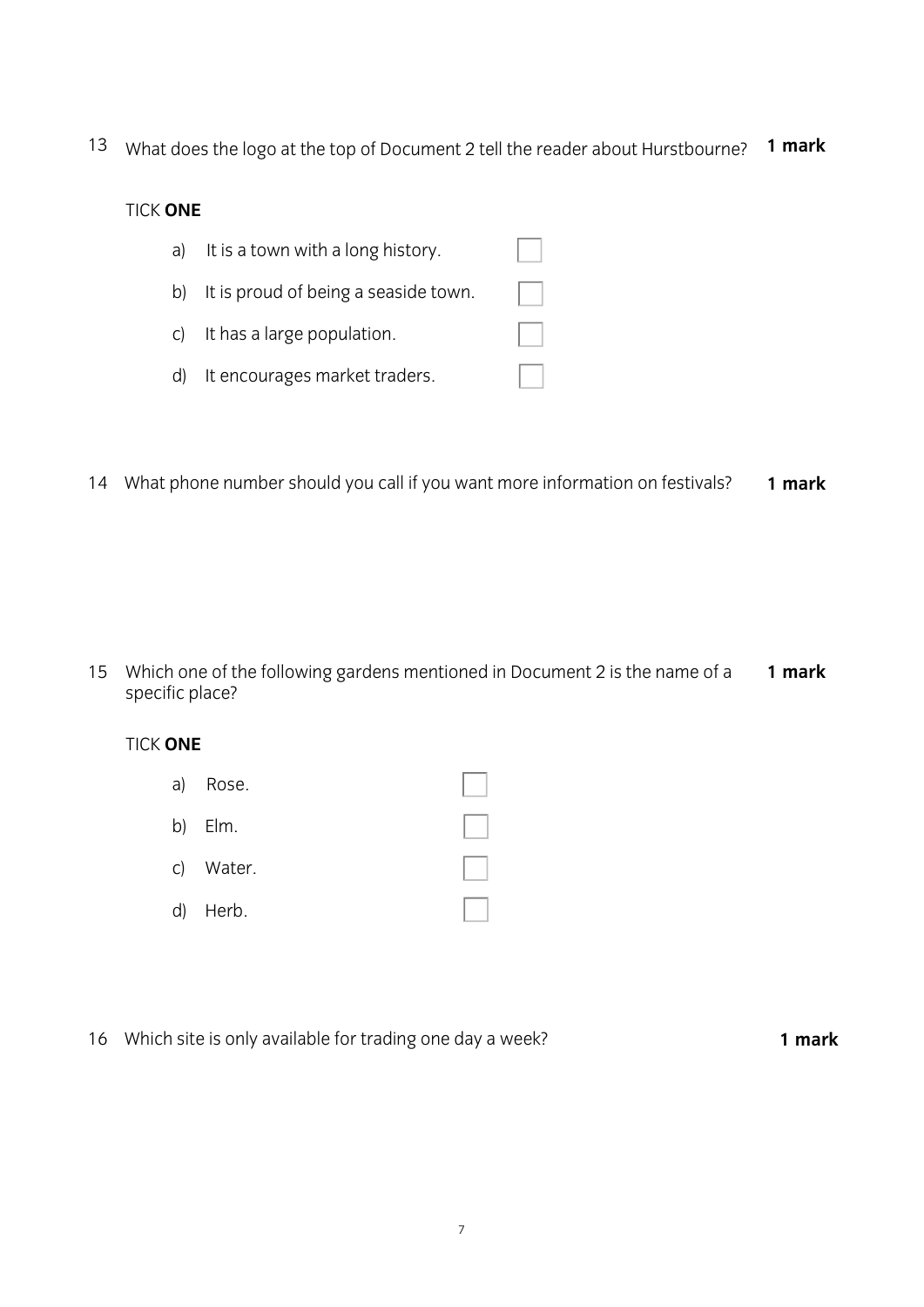17 What **two** rules apply to Portdown Park only? **2 marks**

 $\frac{1}{8}$  onnortunities that are available on a long-term hasis?  $\mathcal{O}_p$  or a long-term basis that are available on a long-term basis  $\mathcal{O}_p$ **1 mark**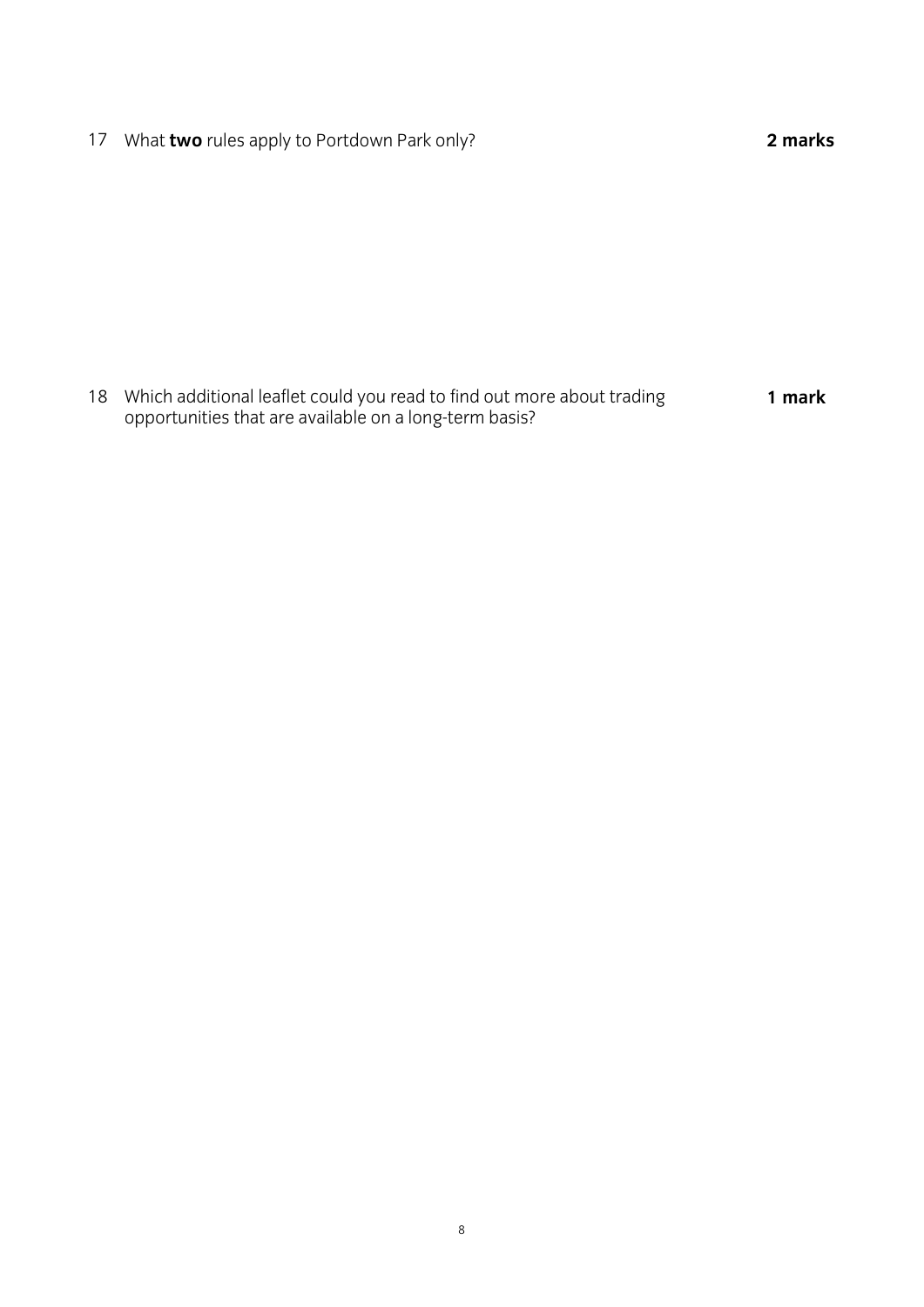<u>Luccions 19 and 20 and 20 and 20 and 20 and 20 and 20 and 20 and 20 and 20 and 20 and 20 and 20 and 20 and 20 and 20 and 20 and 20 and 20 and 20 and 20 and 20 and 20 and 20 and 20 and 20 and 20 and 20 and 20 and 20 and 20</u> you refer to **both** documents when answering these questions.

19 Look at the following statements.

**4 marks**

Tick the boxes to show whether each statement is covered in Document 1, Document 2 or both documents. Document 2 or both documents.

| <b>Statement</b>                                              | <b>Document 1</b><br>only | Document 2<br>only | <b>Both</b><br>documents |
|---------------------------------------------------------------|---------------------------|--------------------|--------------------------|
| Ice cream bike<br>owners do not<br>need to pay for<br>pitches |                           |                    |                          |
| Beaches and<br>parks are good<br>places to sell ice<br>cream  |                           |                    |                          |
| Ice cream is<br>popular                                       |                           |                    |                          |
| Pitches need to<br>be booked<br>months in<br>advance          |                           |                    |                          |

2 marks 20 Give **two** pieces of information about trading permits that Document 1 and **2 marks**  $\mathcal{L}$  and  $\mathcal{L}$  are one.

### **End of Assessment End of Assessment**